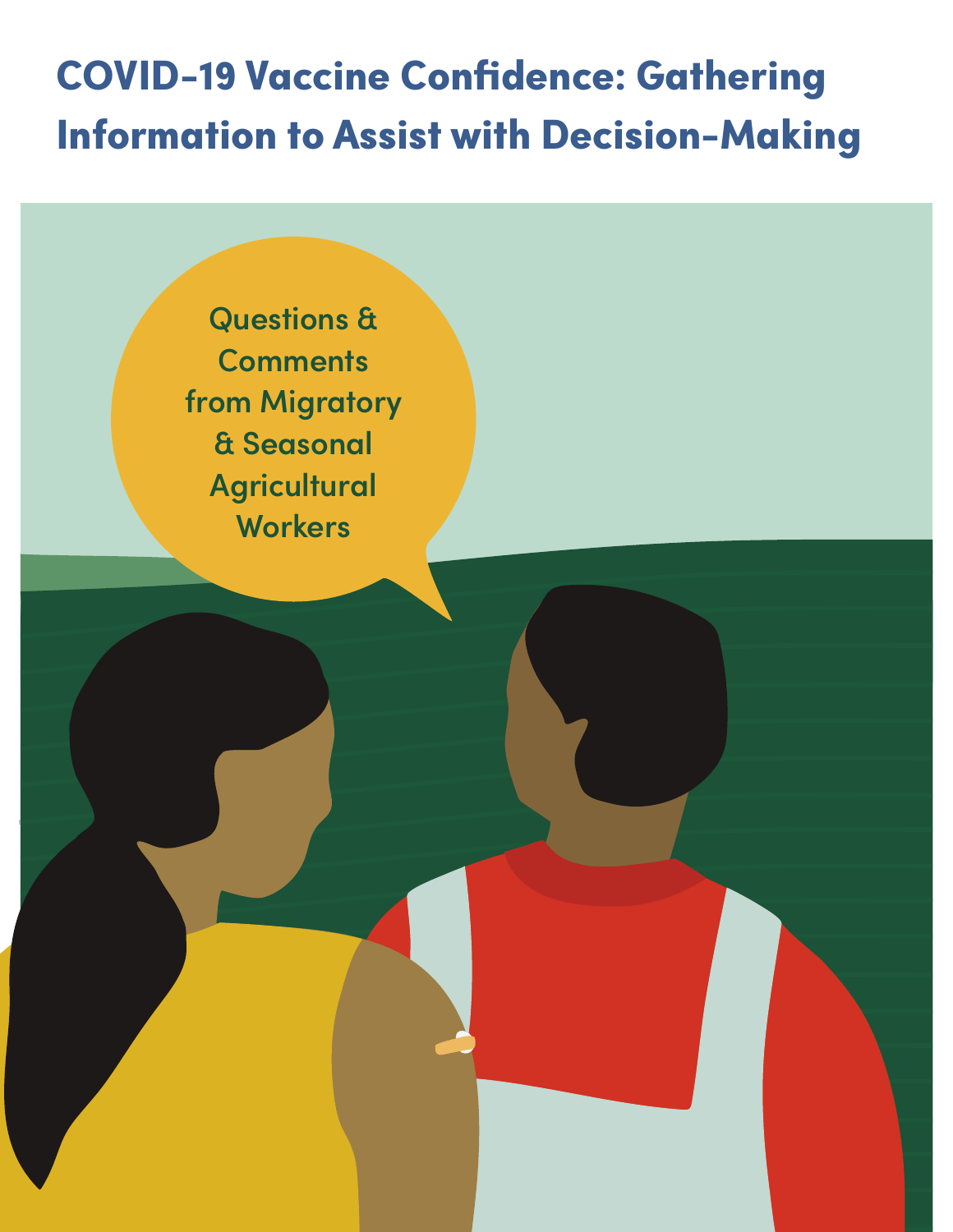## **When it comes to COVID information, migratory and seasonal agricultural workers said they trust medical providers.**

As a provider, you are busy. You are also respected, trusted and valued! When asked who they trust to obtain information about COVID-19 and the vaccines, migratory and seasonal agricultural workers (MSAWs) identified medical providers and the facilities they work in one of their top sources. This document shares questions and comments identified by MSAWs to help you support conversations with them, and others who likely have similar questions. Please note that answers to these questions are not provided as decisions may vary based on individual circumstances. We encourage people to talk with their provider to learn what might be best for them.

| $\overline{\phantom{a}}$ Included in this Guide |             |
|-------------------------------------------------|-------------|
| <b>Approach</b>                                 |             |
| <b>Questions &amp; Comments</b>                 | $\mathbf 2$ |
| <b>Motivators &amp; Facilitators</b>            | 3           |
| <b>Vaccination Decision-Making</b>              | 4           |
| <b>Acknowledgments</b>                          | 4           |
| <b>Methods</b>                                  | 5           |
|                                                 |             |

This document was funded through a Patient-Centered Outcomes Research Institute (PCORI) Eugene Washington PCORI Engagement Award (15515-UOK). The views presented in this report are solely the responsibility of the authors and do not necessarily represent the views of the Patient-Centered Outcomes Research Institute (PCORI), its Board of Governors or Methodology Committee.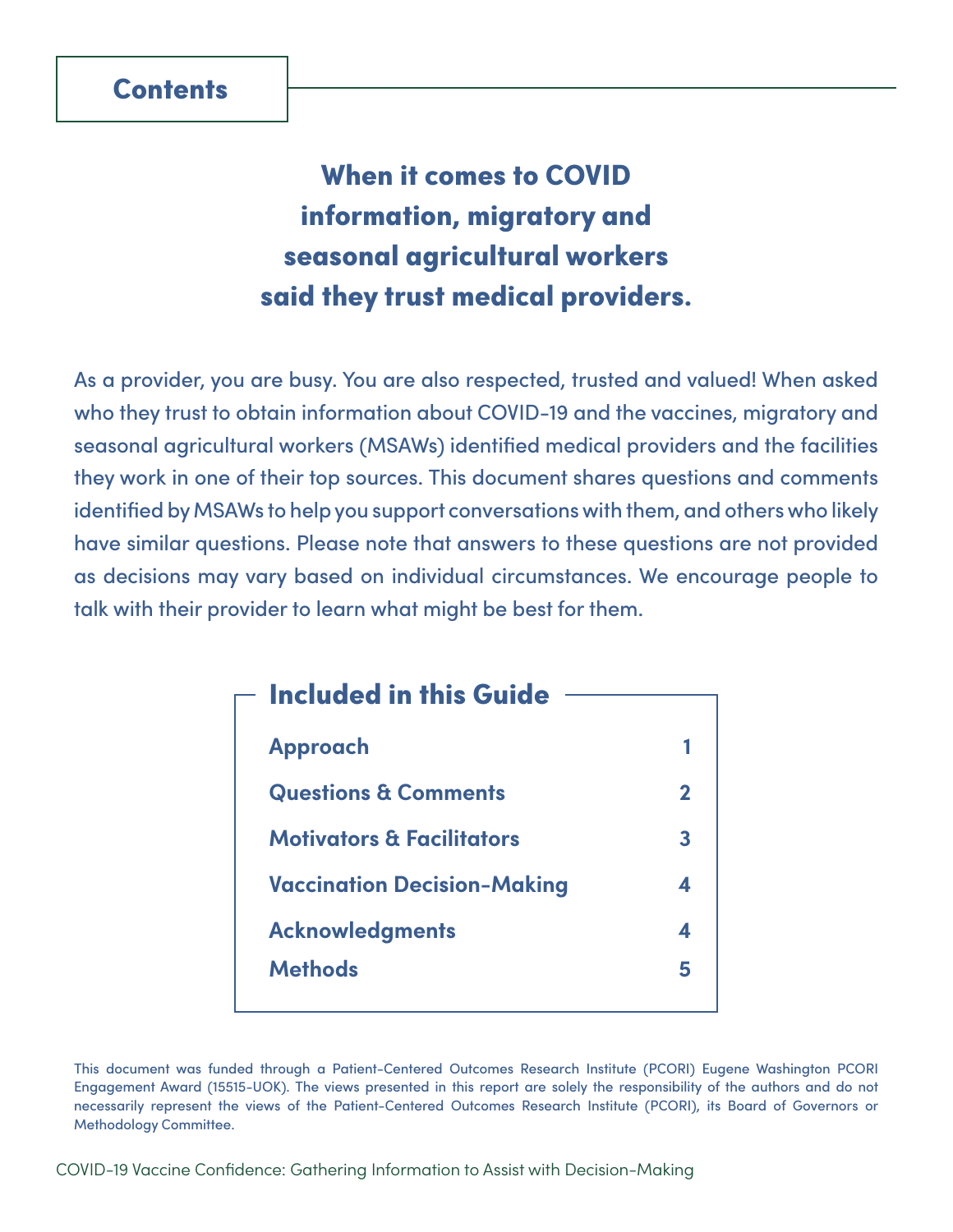## <span id="page-2-0"></span>**Approach**

#### **Create Space for Questions**

Migratory and Seasonal Agricultural Workers (MSAWs) have questions but may need to be invited and encouraged to ask them.

#### **Review Current Resources**

Information about COVID-19 and the vaccines is often complex, at a high reading level, and usually available only in English. These materials are not useable resources for populations who may have lower literacy in any language and possibly less experience with the medical field.

#### **Be a Partner in Shared Decision Making**

Some farmworkers may come across as hesitant, resistant or questioning. This is likely an indication that they want to be informed and need more information to make a good decision based on their health, work and life situation. Having their questions addressed can strengthen their trust and help them move to a place of confidence with their decision. One idea is to mention the COVID vaccination at the beginning of the appointment and then circle back to it near the end to see if they have questions that you could answer.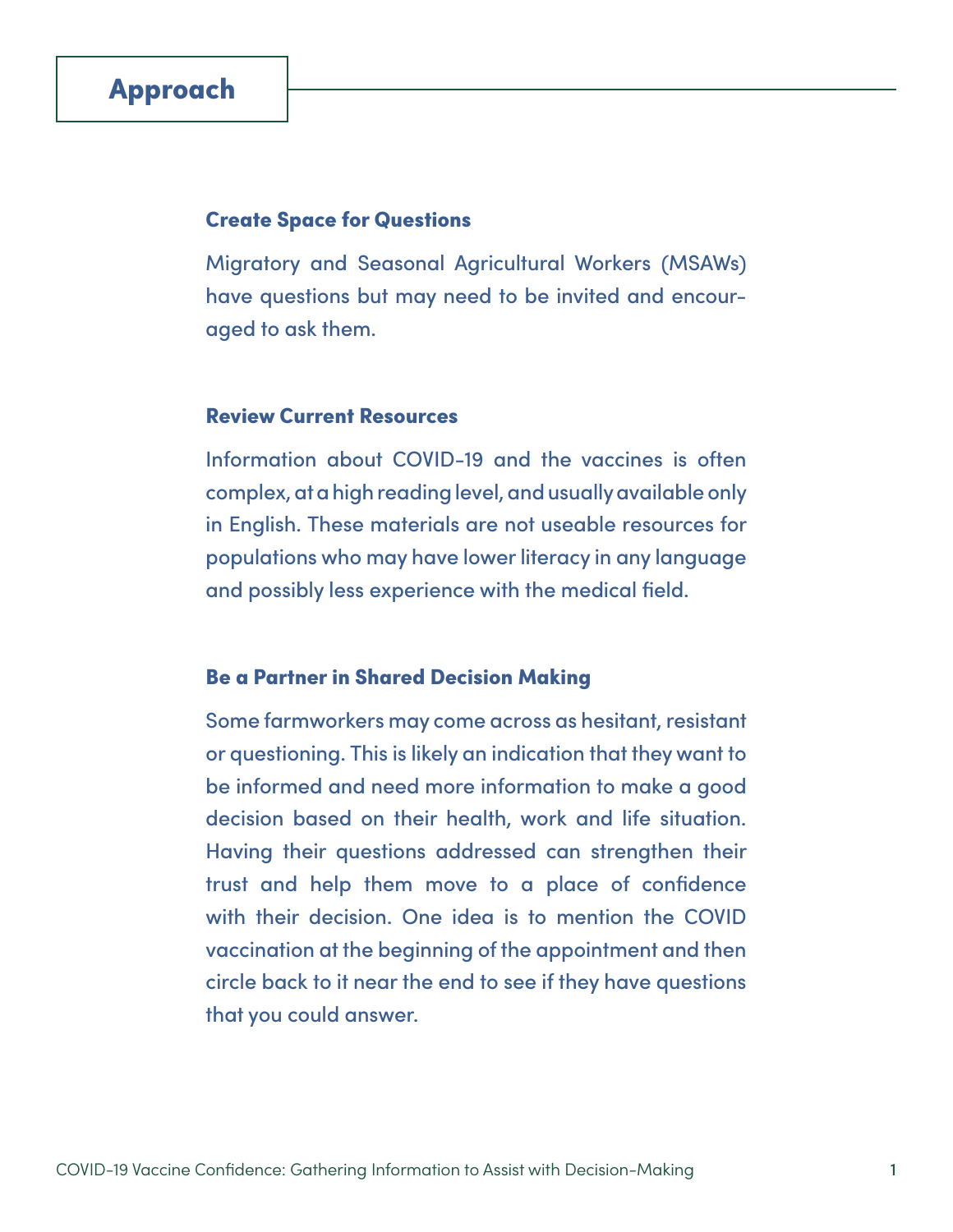#### <span id="page-3-0"></span>**About the Vaccine**

- The information sheet about the vaccines is confusing.
- What are possible long-term effects? Can it cause other symptoms or diseases?
- Does the vaccine prevent COVID or does it simply lessen the symptoms if you get COVID?
- If it does not prevent COVID but can cause symptoms, why get it?
- How does the vaccine work? What is it made of? Is it a "live" virus? Can it give you COVID-19?
- Does the vaccine change my DNA in some way? If yes, does that matter or cause a problem?

#### **Vaccine Options**

- I want to know more about the vaccine options and the reactions with each.
- The Johnson & Johnson vaccine had an issue with blood clots. What does it mean for vaccines overall when such a well-known brand has this issue?
- I am thinking of waiting until the vaccine is available as a pill.

#### **Possible Reactions**

- What reactions should I expect? What are the worst reactions? The smallest reactions? What is "normal"?
- How quickly do reactions start? How long do they last? Do some reactions not start right away and come later?
- What should I do if I have reaction(s) to the vaccine?

#### **When is it best to wait to get the vaccine?**

- I had COVID. Do I still need to be vaccinated?
- I had COVID. Do I need to wait a certain amount of time after having COVID before being vaccinated?
- I was told to wait to be vaccinated due to another health treatment that I am receiving.
- Can the vaccine harm a breastfeeding infant if the mom gets vaccinated?

#### **Second Doses and Beyond**

- I received the first dose and had a reaction. Now, I am scared to get the second dose.
- Will we need booster shots?
- If a booster is needed, will it be another shot, or a pill, or a patch?
- I heard there is another COVID virus coming. Will I need another shot for it?
- Will the vaccines work against the COVID variations/mutations? How effective are they?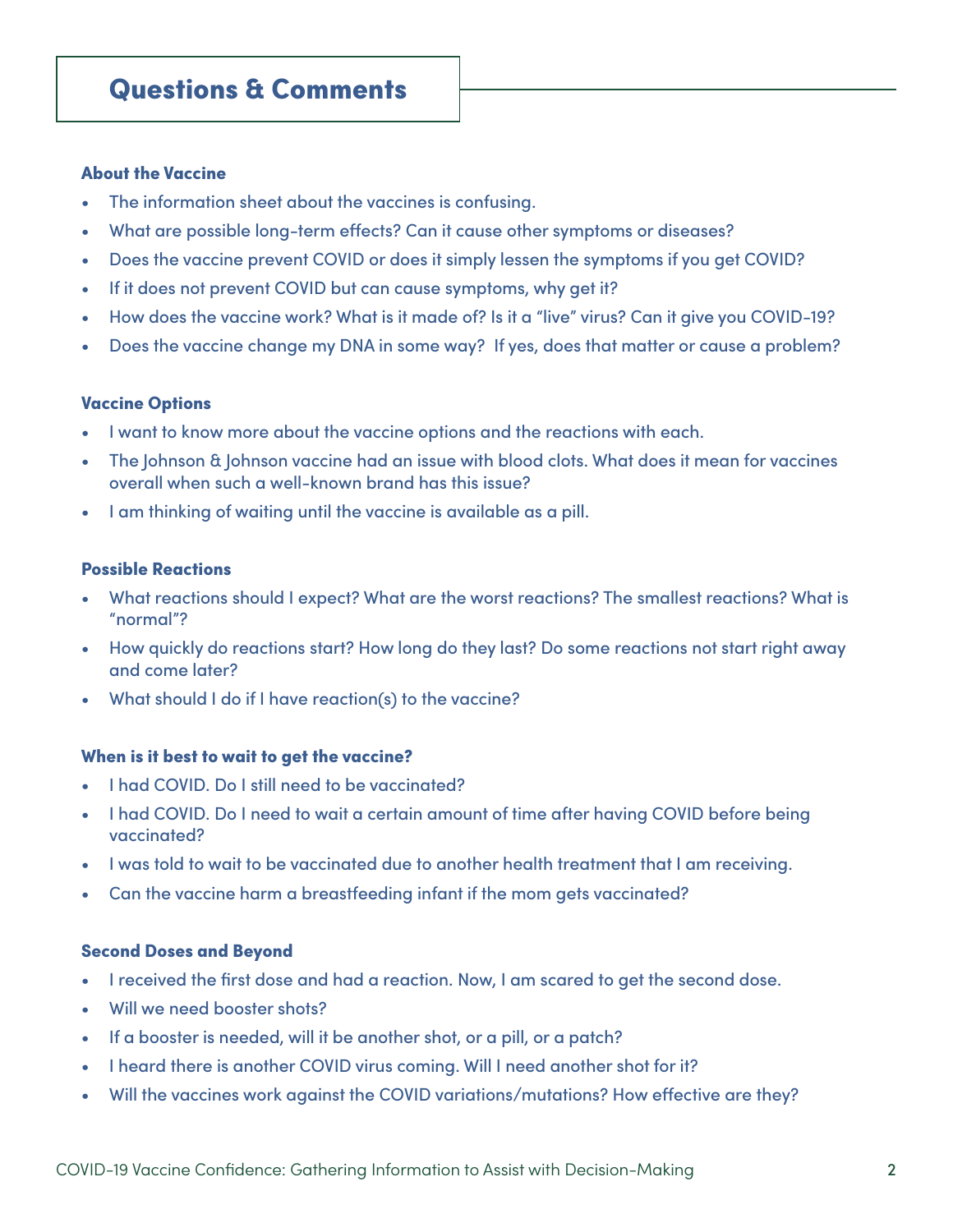#### <span id="page-4-0"></span>**Impact on Other Illnesses**

- What are possible effects if I have other illnesses like diabetes or heart disease?
- Will it cause a faster heartbeat or irregular heartbeat? Will it affect blood sugar levels?
- What are the effects of the vaccine on the organs?

#### **Vaccinations for Children**

- Are kids under 12 going to be able to get the vaccine?
- How effective is the vaccine for children 12+? Is the dosage adjusted since they are smaller? Is it still two shots?
- Does the parent need to be present when the child is vaccinated?

#### **Vaccination Logistics**

- Should I eat or fast before being vaccinated? Does it matter?
- How much will it cost to be vaccinated?
- What happens if I move before the second dose is administered?
- Will getting the vaccine affect immigration status?
- Do I have to show documentation to get vaccinated? Are there eligibility requirements [besides age]?
- If I lose my vaccination card, how can I replace it? If I don't remember the place where I received the vaccination, is there some other place that has the records?
- Will the government require people to get vaccinated?
- Is it/will it be required to cross the border?
- Will employers require employees to get it?
- Why do I need to wait for 15 minutes after being vaccinated?

#### **After the Vaccination**

- Do I still need to wear a mask and social distance after getting the vaccine?
- How do you know if someone who is not wearing a mask has been vaccinated?

## **Motivators & Facilitators**

- I want to keep my family safe and be able to keep working to provide for them.
- I decided to get the vaccine after someone I trusted (e.g., spouse/partner) got it and was ok.
- I got the vaccine with other people I know.
- It is a privilege to get the vaccine at no cost. There are people who want to get the vaccine and cannot.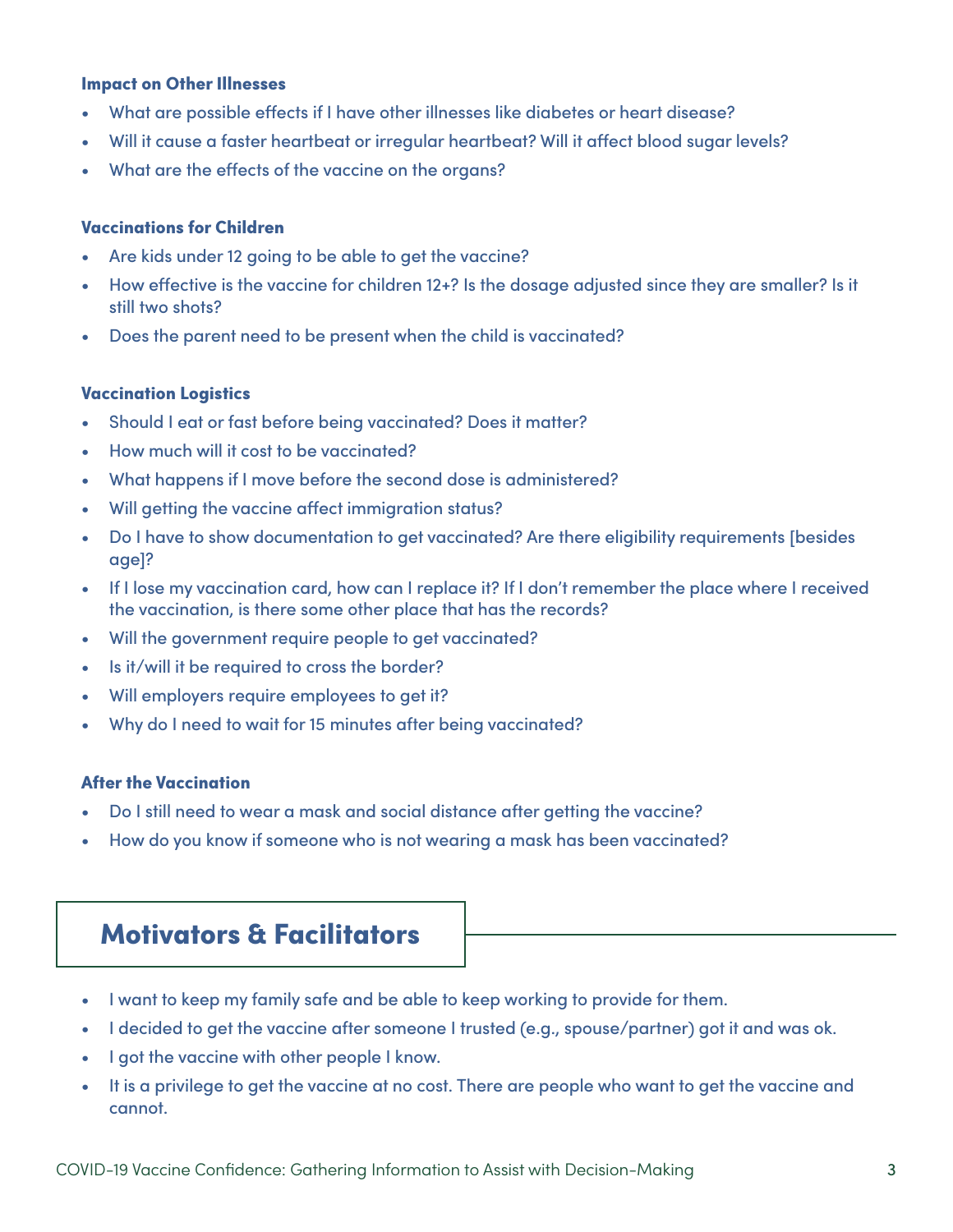## <span id="page-5-0"></span>**Factors Affecting Vaccination Decision-Making**

- I am not saying no to the vaccine, just not yes quite yet.
- We hear of different things that can happen and become more unsure [about whether to get the vaccine.]
- I had previous reactions to the flu vaccine. This makes me uncertain about the COVID-19 vaccine.
- Compared to vaccines for other illnesses, this vaccine was developed and approved quickly.
- I am concerned how potential reactions may affect my ability to work.
- God decides who gets sick/stays well and decides how long one will live.
- I am trying to balance:
	- Being nervous about getting the vaccine and a feeling of responsibility to get it.
	- My concerns about getting the vaccine versus my concerns about not getting it.
	- Seeing doctors and nurses get the vaccine with knowing some of them had reactions (some severe.)
- The decision to be vaccinated is an individual one, even within families. I cannot make someone else do it.
- I heard or read that:
	- People have died from the vaccine.
	- If you had COVID-19 and get the vaccine, will it revive the virus.
	- It can negatively affect fertility.
	- It can cause a disease over time.
	- There is a chip in the vaccine.
	- It was meant to kill some people.
	- If you get the vaccine, you will die in 6 months.

## **Acknowledgments**

We thank the migratory and seasonal agricultural workers for sharing their insights and knowledge, upon which this product is based. Despite the pandemic, they continued in their role as essential workers and then still took the time to participate in this work.